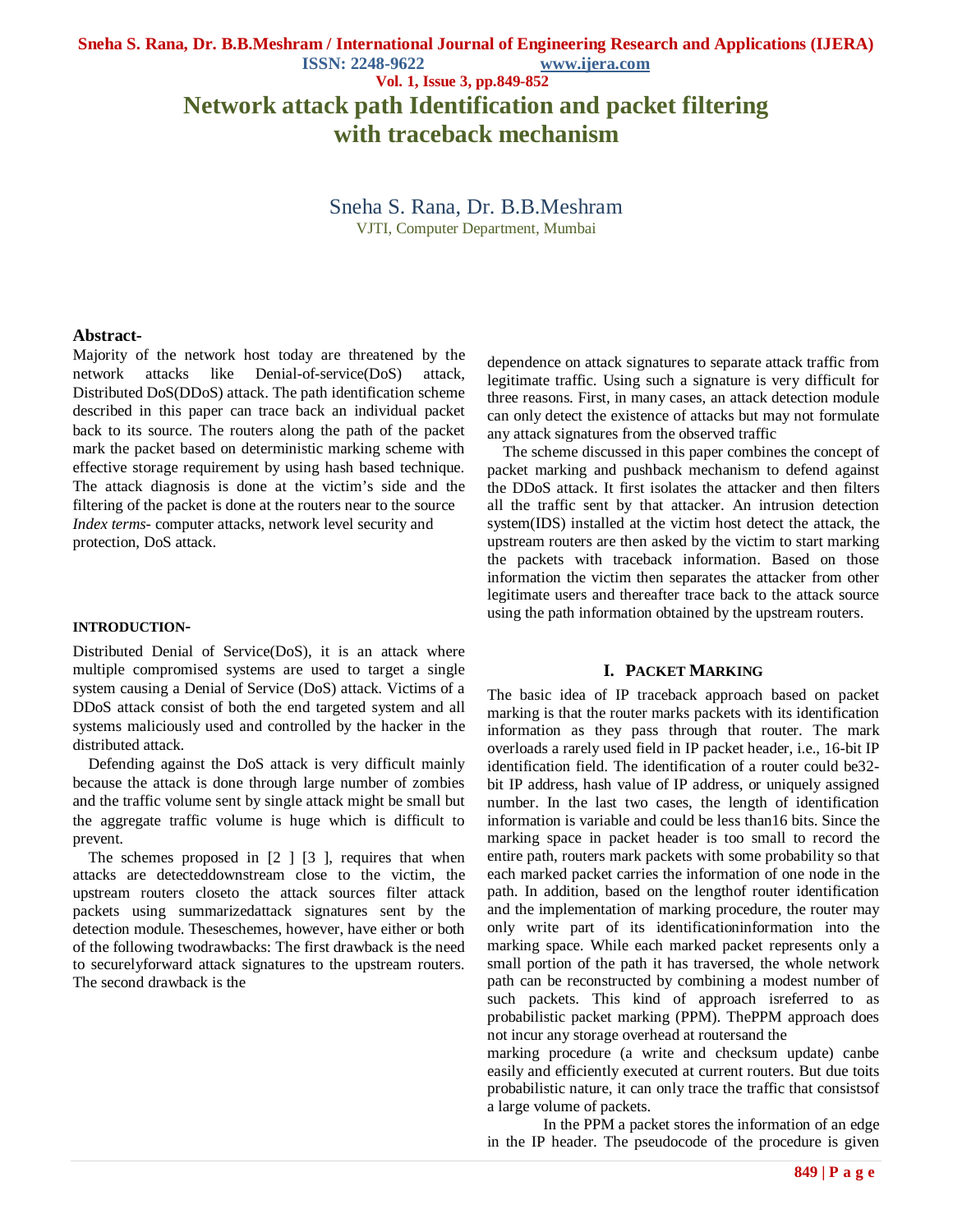# **Sneha S. Rana, Dr. B.B.Meshram / International Journal of Engineering Research and Applications (IJERA) ISSN: 2248-9622 www.ijera.com**

# **Vol. 1, Issue 3, pp.849-852**

below for reference. The router determines how the packet can be processed depending on the random number generated. If x is smaller than the predefined marking probability pm, the router chooses to start encoding an edge. The router sets the start field of the incoming packet to the routers address and resets the distance field to zero. If x is greater than pm, the router chooses to end encoding an edge by setting the router's address in the end field.

> For each packet w Let x be a random number from  $[0..1)$ If  $x \leq p_m$  then Write R into w.node

## **Figure 1: the packet marking algorithm**

Below, diagram shows packet marking scheme for the proposed scheme, where the 16 bit identification field is divided into hop count field and Port Identifier(PID) field of the router's interface marked by the routers who mark the packet.





#### II. UNDERSTANDING NETWORK TOPOLOGY

To understand the attack diagnosis we first make several assumptions. First, is that every host in the internet is connected to the local edge router, these routers are in turn connected to the core routers. Also we assume that every route from the attacker to the victim follows a constant path, i.e. the router's routing table is hardly updated, and the internet routers are not compromised.Terms like false positive means that the legitimate user's packet which was detected and false negative means that the attacker's packet which went undetected.

The above figure shows the upstream tree for victim V. As observed some of the interface at routers is labeled with unique identifier known as port identifier(PID). This PID is locally unique, in the sense that two interface of same router will have different PID's but two interface of different router can have same PID's.



**Figure 3: A victim V with its upstream tree**

This shows that the PID can be used to uniquely identify the routers or the host that the

router connects to. However, there are situations when the interface of the router is connected to multiple hosts via broadcast link channel. As seen in the figure the interface *x* of router F is connected to multiple hosts through a LAN. In such cases the router F maintains a virtual PID table which maps each virtual interface to a MAC address of the hosts connected to it. For example, In the figure the C2's MAC address is map to virtual PID 17.

Since, the PID is unique within a router a string of PID's can be used to identify a path in the network. Like for example, the string 4-8-24-42 uniquely identify the path from C1 to V. the Attack Diagnosis starts from the interface 42 and moves up in the path and the router close to the attacker, say if its C1 perform the filtering process.

#### III. ATTACK SCRUTINY

To scrutinize the attack, the routers need to mark its PID and other traceback information in the IP packet which it forwards. This information is embedded in the 16 bit Identification field and the one bit reserved flag bit of the IP packet. Most of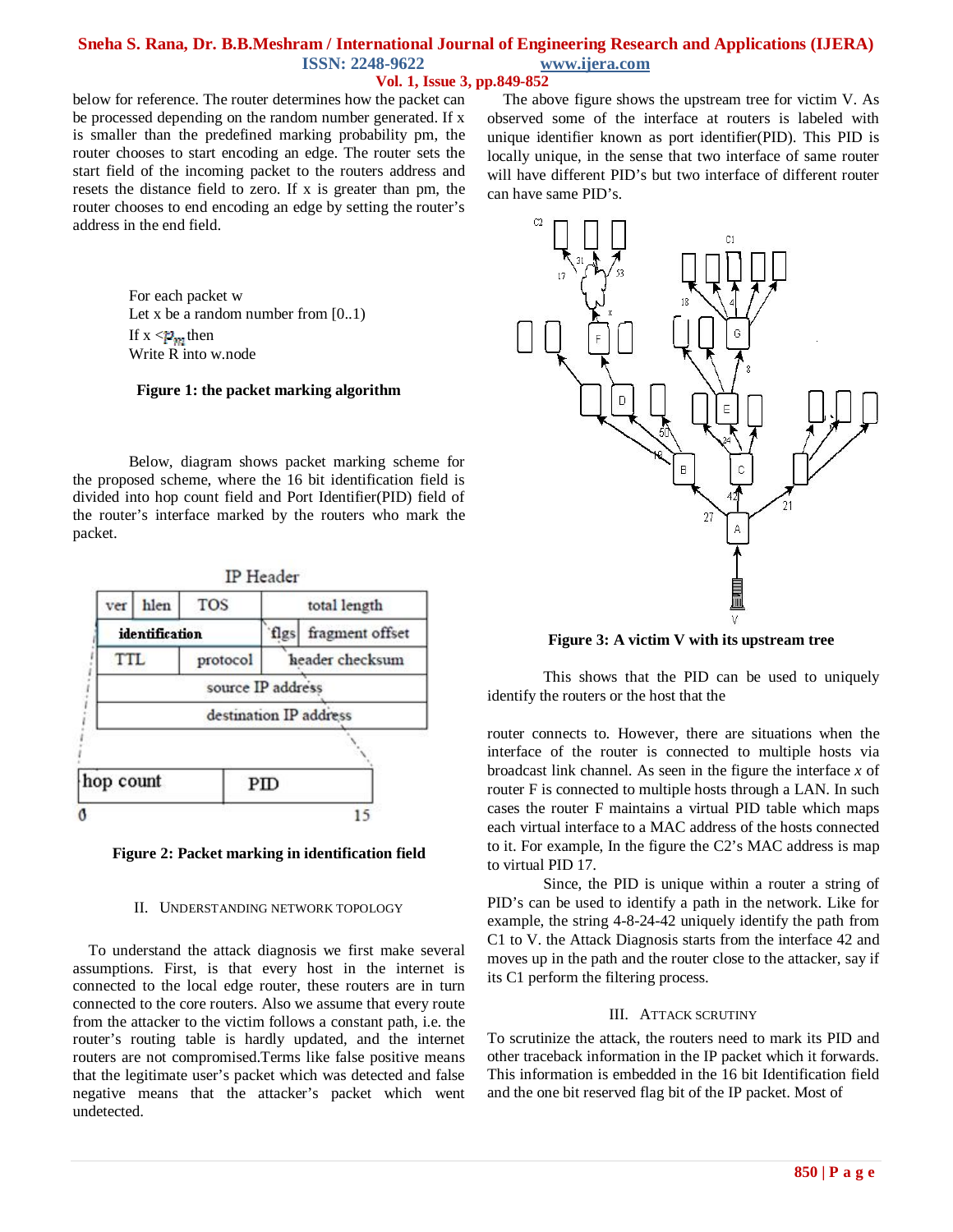## **Sneha S. Rana, Dr. B.B.Meshram / International Journal of Engineering Research and Applications (IJERA) ISSN: 2248-9622 www.ijera.com**

## **Vol. 1, Issue 3, pp.849-852**

the existing packet marking algorithms overloads this field because of its least contribution in the network traffic. This scheme record two values the hop count, the PID. The hop count field gives the number of hops from the router that first marks the packet to the edge router that is immediately upstream to the victim V. the PID field of the given packet records the PID of the interface port of the router that process the packet.

Two different markings can be done at the router interface. First, in active marking mode the router who process every packets destined for V does the following: 1) Set the hop count field to 0, 2) Records its PID in the PID field of the packet. Whereas in passive marking mode the router performs the following for every packets destined for V 1) Increase the hop count by 1.

Whenever, the victim detects an attack through the IDS installed at the victim's machine, the victim will send the Interface Scrutiny (IS) request to the immediate edge router. This request packet will have the TTL set to 255, so that the edge router can identify that the request has come from the host just one hop away. From the figure, the

path C1-G-E-C-A is chosen as the attack path, from the attacker C1. The analysis process is done as follows

- 1. Upon receipt of the IS request from the victim V the edge router A will send back the response to V to notify that it has begun marking the packets. It set itself to the active marking mode. Hence, now every packet arriving at V will be marked with the hop count field as 0 and the PID field is marked with the PID value of the A's interface that process the packet. In case the IDS at victim identifiy the attack then the edge router should be able to identify the interface which processed the attack packet.
- 2. When the victim V identifies that the attack traffic is coming through the interface with PID 42 of the edge router A then it sends the scrutiny request for interface 42 to the router A. Router A then set the interface with PID 42 to passive marking mode and later it sends the IS request to router connected to the interface 42, i.e., router C in our example. Also, the TTL

value of this request packet should be set to 255.

- 3. Now, router C performs the same steps as the one done by router A when it received the IS request from the victim V. it also sends the notification back to the victim V. And marks the PID field of the packets with the PID value of the C's interface that process the packet and the hop count field is set to 1 for every packet processed by C, so that the V can identify that the packets are being marked by C. Using this information, now V is able to identify the interface of C which is processing the attack packet which is interface 24 in our example.
- 4. After identifying the interface of C which is processing the attack packets, the victim V sends the scrutiny request to C for interface 24. C then sets that interface into passive marking mode and its sends the IS request to

the router connected to the interface 24 i.e., router E in our example

5. The above procedure is repeated for every router and every identified interface processing the attack packet until the final scrutiny request is send to router G for interface 4. Now, since this interface is connected to the host the router G then will start the filtering process and will filter out the packets sent from the host connected to interface. If this interface is connected to multiple hosts via broadcast link channelthen the router will block all the hosts connected to that interface.

# **IV. CONCLUSION**

Hence, we have successfully deployed the attack scrutiny module at the victim's end and the filtering module near the attack source's end. However, the presented scheme only works for the DoS attack which comes from the single attack source, this scheme can be further extended to block the parallel attacks in case of DDoS attack. Also, the packet

marking process is done only after the victim identifies the attack; hence there is no need to mark every packet coming to the victim even when there is no attack being done on the victim.

## **REFERENCES**

- [1] B. Al-Duwairi and T.E. Daniels, " *Topology based packet marking*", Proc. IEEE Int'l Conf. Computer Comm. and Networks (ICCCN), pp. 146-151, Oct. 2004.
- [2] S. Chen and Q. Song, "*Perimeter-Based Defense against High Bandwidth DDoS Attacks*," IEEE Trans. Parallel and Distributed Systems, vol. 16, no. 6, pp. 526-537, June 2005.
- [3] John Haggerty, Qi Shi, MadjidMerabti, "*Early Detection and Prevention of Denial-of-ServiceAttacks: A Novel Mechanism With Propagated Traced-Back Attack Blocking*", IEEE Journal, vol. 23, no. 10, October 2005
- [4] Vrizlynn L. L. Thing, Morris Sloman, NarankerDulay, "*Locating Network Domain*

*Entry and Exit point/path for DDoS Attack Traffic*", IEEE Trans. On Network and Service Management, Vol. 6, No. 3, September 2009.